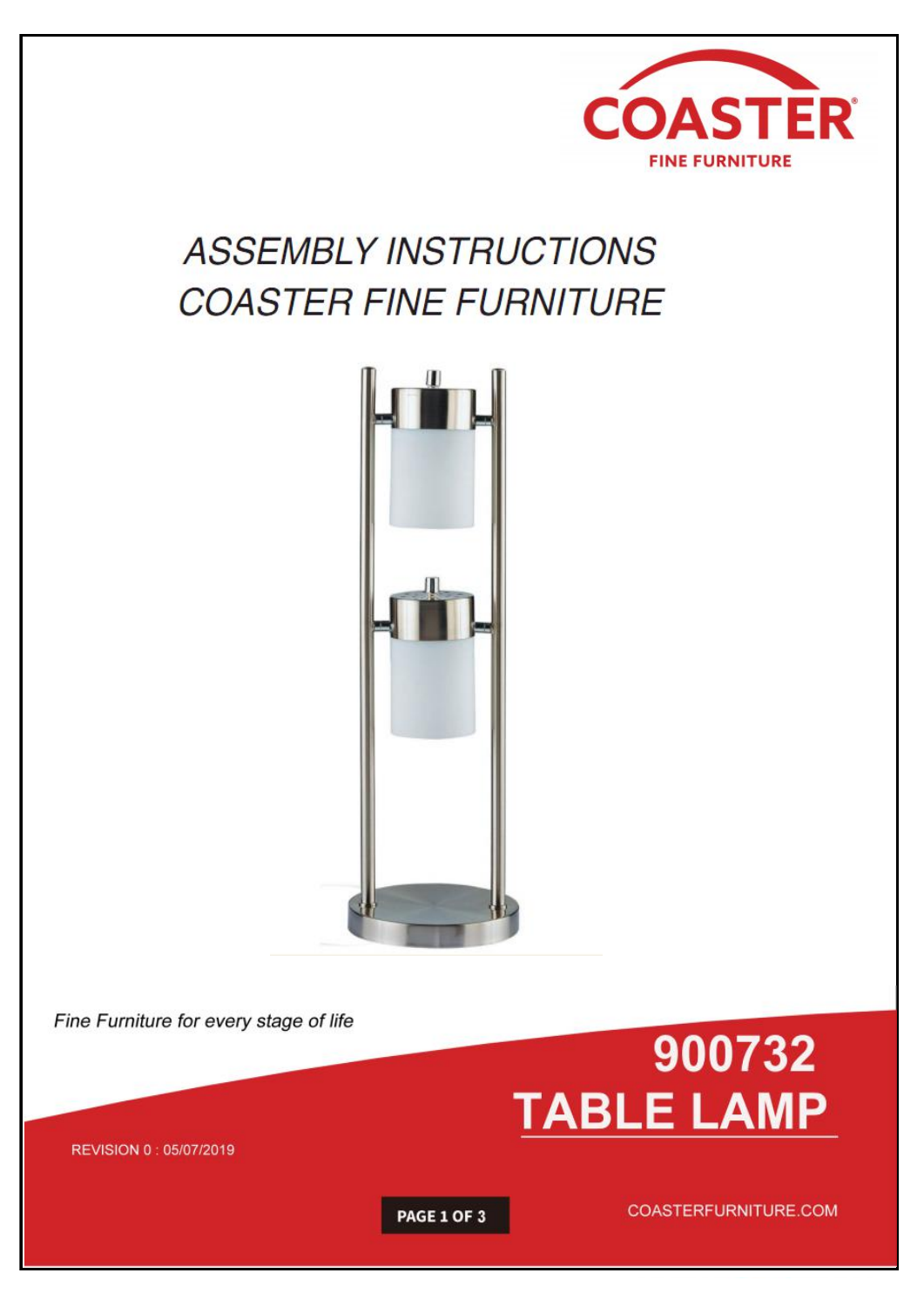# ITEM **:900732**

### **Assembly Instructions**

#### **ASSEMBLY TIPS:**

- 1. Remove hardware from box and sort by size.
- 2. Please check to see that all hardware and parts are present prior to start of assembly.
- 3. Please follow attached instructions in the same sequence as numbered to assure fast & easy assembly.

#### **Warning!**

1. Don't attempt to repair or modify parts that are broken or defective. Please contact the store immediately.

2. This product is for home use only and not intended for commercial establishments.

## **PARTS IDENTIFICATION**



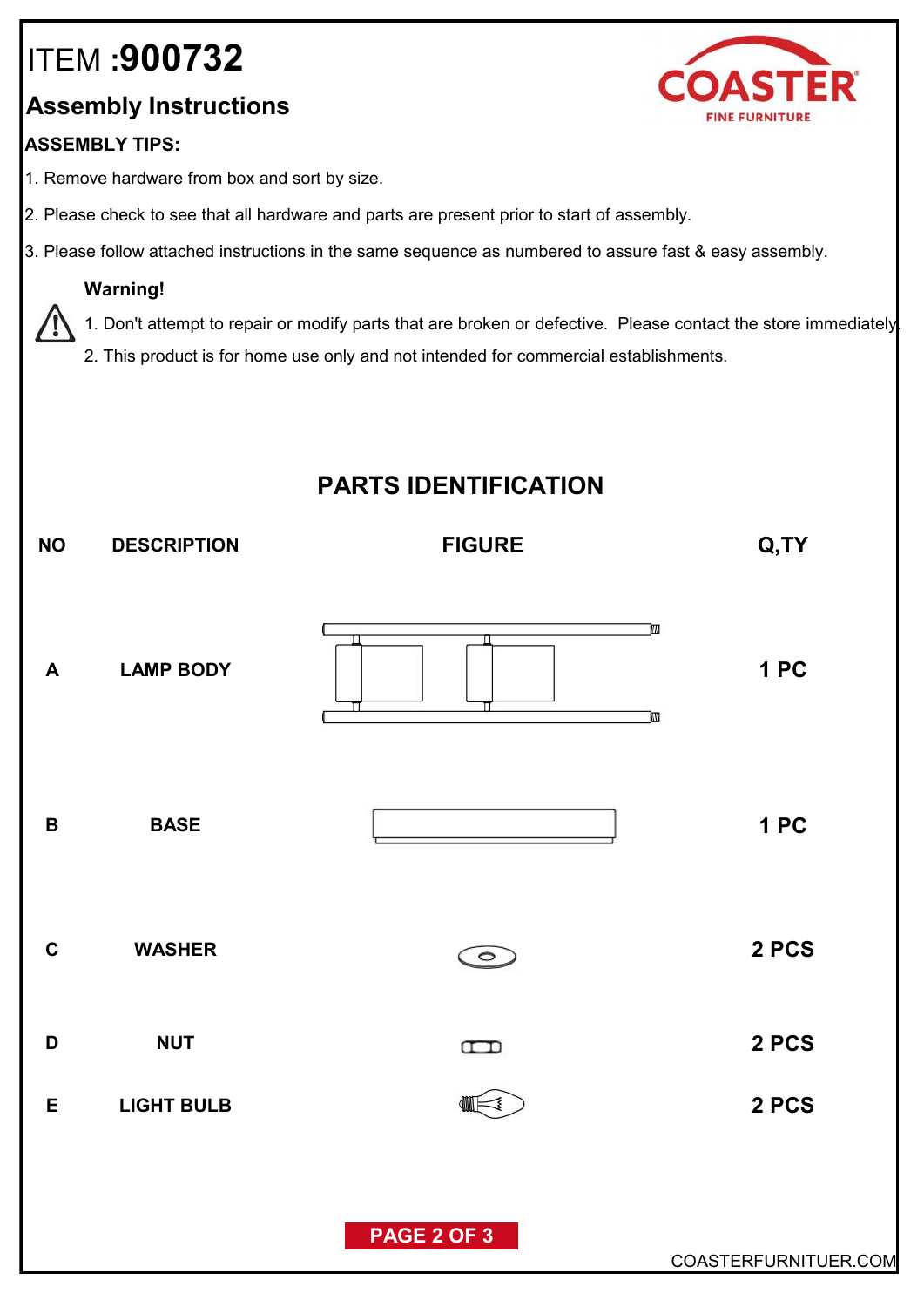

### **Assembly Instructions**

**STEP1**



As a safety feature, and to reduce the risk of electric shock, this portable lamp includes a polarized plug (one blade is wider than the other). The plug will fit into a polarized outlet in a single direction only. If the plug does not fit fully in the outlet, reverse the plug and try again.

If it still does not fit, contact a qualified electrician. DO NOT use with an extension cord unless, can be fully inserted. DO NOT alter the plug.

**FLOOR LAMP:TYPE A LED BULB 9W** TABLE LAMP: TYPE A LED BULB 9W



PAGE 3 OF 3

COASTERFURNITUER.COM